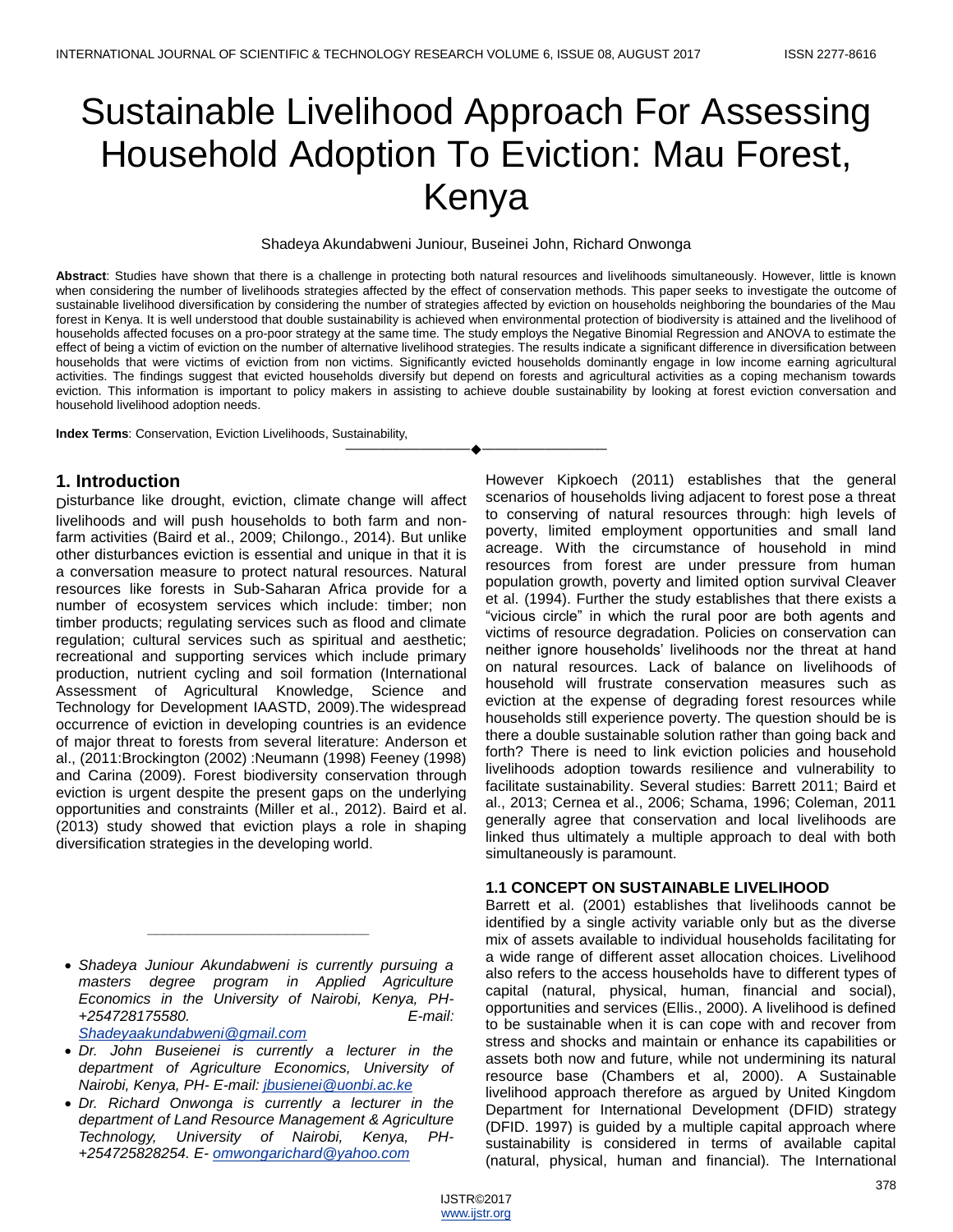Institute for sustainable Development defines sustainable livelihoods as being "concerned with people's capacities to maintain and generate their means of living, enhance their wellbeing and that of their future generations". Thus the difference of a livelihood and a sustainable livelihood will require an assessment which can be achieved by looking at how individual households behave under a specific set condition. Assessment of livelihoods analysis can assist policy makers to understand the coping or adaptive strategies of households towards disturbances such as policy failures and natural outcomes in general. In addition the question of sustainability arises by looking at response whether it is derived towards coping or adopting where one is based on short term and the latter is on long term as a result of shocks. A Sustainable Livelihood Assessment (SLA) method is used to measure the impact of a policy on a community's coping and adaption characteristics along various parameters: there are various which include DFID sustainable livelihood model based on 5 capitals and vulnerability context as described in Figure 1; use of the Livelihood assessment tracking system uses indicator approach is based on proxy of using pictures as the main tool for gathering and reorganizing data and use of qualitative and quantitative indicators or a combination of both are used as shown (Elasha et al., 2005). Farrington (2001) defines the SLA as an analytical framework to understand what is and what can be done. Thus the logic is to appreciate capitals present, vulnerability context and involvement of institutions. This framework can be used to analyze the impact of sustainable livelihood measures in increasing adoption to eviction. Sustainable livelihood adaptation to eviction calls for households being able to adopt potential impacts or harness to benefit from opportunities available and ensure that natural resources are not over depended so as to consider future use by also pushing to diversify and eradicate poverty. All these issues show that a direction is needed urgently to develop alternative courses that pursue double sustainability to protect both the forest biodiversity and people's livelihoods simultaneously (Cernea et al. 2006; World Bank 2001). Therefore the paper seeks to address how sustainable conservation can be achieved by considering the number of livelihoods affected by the effect of eviction. To address the following concerns, the paper addresses the following questions: What is the effect of a household being a victim of eviction on the alternative choices of livelihood? What are the livelihood outcome differences available between the evicted and non evicted households?

# **1.2 STUDY APPROACH**

The approach of the study was to have Mau forest as the location where research was to be done. The Mau forest is situated within the Rift valley province and geographically is network to eight administrative districts in Kenya: Baringo, Bomet, Bureti, Keiyo, Kericho, Nakuru, Nandi and Narok. In addition the forest is divided into several blocks which are South-West Mau (Tinet), East Mau, Ol'donyo Purro, Transmara, Maasai Mau, Western Mau and Southern Mau. The Eastern Mau Forest block which was the focus of the study is located in Nakuru District and is managed by Kenya Forest Services (KFS). The Mau environmental contribution includes being one of the major important water towers in Kenya and upper catchment of major rivers that partially feed lakes such as: Victoria, Turkana, Naivasha and Nakuru. In addition the vital social and economic contribution of the forest

to rural and urban water supply from springs, wells, boreholes and rivers that support rural livelihoods cannot be ignored (Interim coordinating secretariat, 2009). The forest has a dynamic contribution to the Kenyan economy. Economically it supports key sectors such as energy, tourism and agriculture; its estimated potential hydropower generation is approximately 535 Megawatts and with regard to tourism the MFC is a source to Mara River that passes through the Maasai Mara National Park (Kundu et al., 2008). The Eastern Mau forest has had about 3,000 hectares under pine and cypress plantation and is the most exploited forest in terms of timber extraction and it is legally established as a government gazette forest (Kipkoech et al., 2011). The estimated size of the population of Mau forest of Eastern Mau is 47,802 (Kipkoech et al, 2011). East Mau has had eviction incidents that have been in the Mau forest since 2004 and a recent eviction in 2011.

## **1.3 SAMPLING AND DATA COLLECTION**

Njoro division was purposively selected because of eviction incidents; In addition, 7 villages were purposively selected this included Chemunit, Imetoit, Kilumbero, Sigaon, Sigotik, Tagitech and Transmara. These villages were known to have displaced camps of victims of the eviction process. A list of evicted and non evicted households was made with the assistance of local administrators (Sub chief and local village elders). Respondents totalling 384 households who included evicted and non evicted households were selected using systematic random sampling technique from the lists. The structured household survey was conducted comprising of 180 non evicted households and 184 evicted households. The sample size was determined by the Cochran's formula for determining the sample size (Cochran, 1977). The selected villages with the number of respondents were as follows: Chemunit 51, Imetoit 10, Kilumbero 17, Sigaon 169, Sigotik 36, Tagitech 63 and Transmara 18. Data collection was implemented through semi structured questionnaire survey and participant observation. Both quantitative and qualitative data were collected.

# **2. THEORETICAL FRAMEWORK FOR ANALYSIS**

The theoretical framework for analysis was based on the multiple approach use of the Random Utility Model (RUM) and the DFID Sustainable Rural Livelihoods framework. The RUM theory states that households will choose to maximize their utility by choosing a maximum utility subject to the constraint they face (Thurtsone, 1972). A household in a rural area decides on which livelihood strategy to select based on the option to maximize their utility, subject to internal and external factors. If the household alternative livelihood is associated with coping with shocks and maintaining or improving the standard of living; households will be encouraged to select the strategies (Ellis, 2000). The decision maker has incomplete information and therefore uncertainty has to be accounted for. The utility theory is therefore modeled as a random variable in order to reflect the uncertainty. Use of DFID Sustainable Rural Livelihoods framework is based upon 5 capitals which are: (natural, physical, human and financial) in order to frame and capture adaptive capacity in analysis. Each of the 5 capitals also known as sustainable livelihood assets or capitals identified by the framework: are natural capital include natural resource stocks (soil, land and water) include; human capital include: skills, knowledge, labour; social capital include social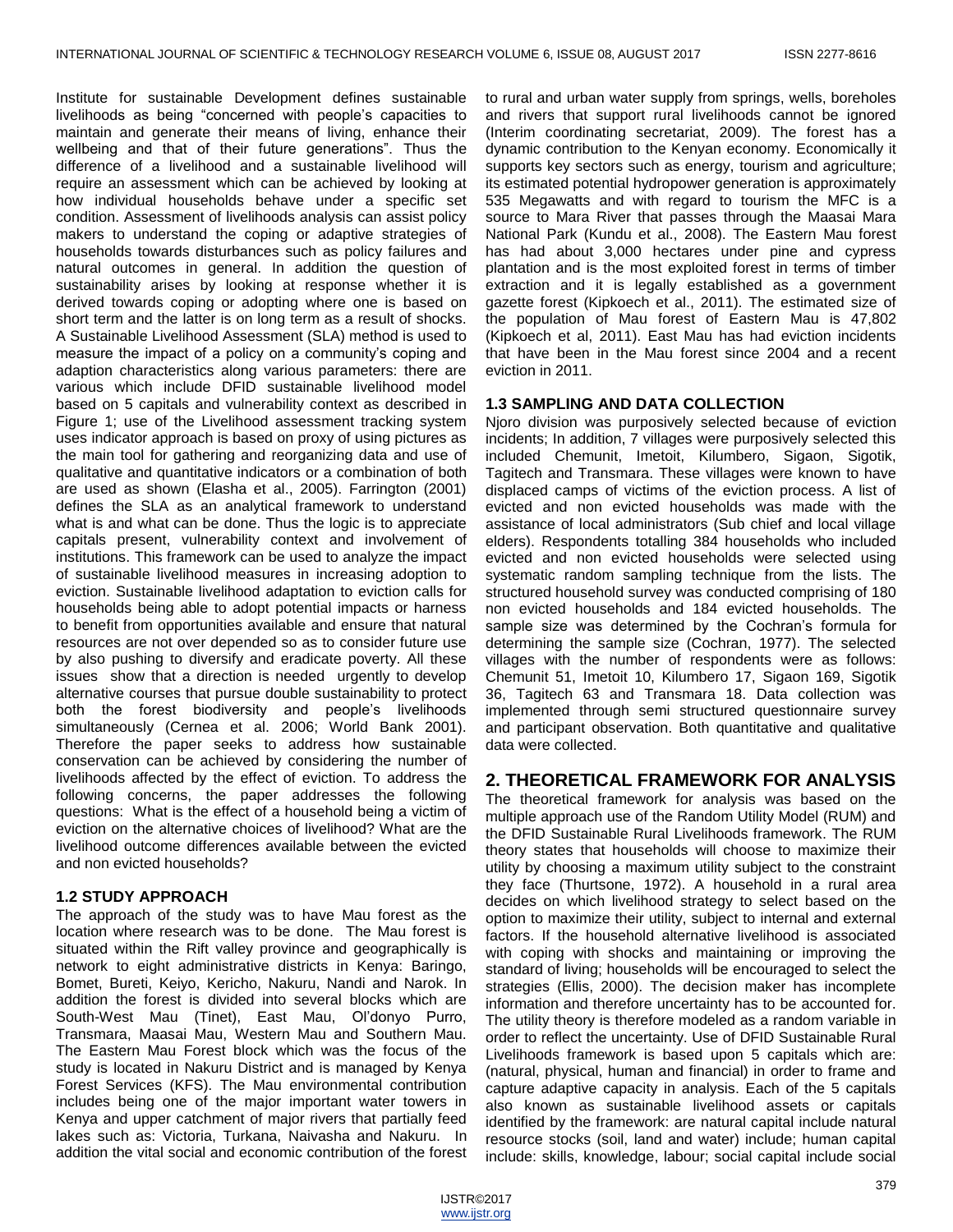resource (networks, social affiliations, associations); physical capital include: social resource (networks, social affiliations, associations); physical capital include: (Infrastructure (buildings, roads) and Economic or financial capital include capital base and other economic assets (Scoones., 1988). A list of generic qualitative and quantitative were used as a proxy indicators around five capitals assets in the sustainable livelihood framework based on data captured explained in Table 1. Use of vulnerability context looks at trends, shocks in which assets exists. The vulnerability context in additionally helps to keenly note what is happening now but also in the future. It helps one to understand the resilience/adoption contribution of sustainable livelihood capitals based on livelihood outcomes. The assumption is that planned outcomes would feedback to enhance livelihoods assets to make them resilient. Expected livelihood outcomes that will be measured will be evidence of increased incomes, improved well-being, reduced vulnerability, and more sustainable use of natural resources. In this paper, the hypothesis is that the household will: 1.choose several number of strategies in order to diversify and adopt with eviction 2. Sustainability of livelihood is evident shown by livelihood outcome of evicted and non evicted having no differences. non-significant F-test would indicate no meaningful differences among the means while a significant F-test suggests real differences among the treatment means, (Armstrong et al, 2000), and therefore rejection of hypothesis one.

## **2.1 REGRESSION MODEL FOR DIVERSIFICATION**

The examination of the effect of eviction on the number of livelihood strategies of households involved determination of estimates through regression analysis. The Poisson Regression Model PRM is the foundational building framework block in count data analysis. The implicit restriction of the PRM is that the mean and variance (equi-dispersion) should be equal to the distribution of observed counts. Berk et al., (2007) and Greene (2008) state that the Negative Binomial (NB) regression model takes care of any model misspecification and relaxes the functional form of the PRM. Researchers employ more general specifications such as the NB model which is the standard choice for a basic count data model (Hilbe, 2007). The NB model was used to estimate the effect of eviction on the number of livelihood while accounting for other factors. Maximum likelihood is used for estimating the parameters of the NB model (α, β, θ) (Greene, 2007). One way Analysis of Variance (ANOVA) was used to test whether there was any significant difference between the livelihood outcomes of evicted and non evicted. The analysis involves carrying out a variance ratio test (F-test) to determine whether all group means are the same.

# **2.2 DESCRIPTIONS OF INDEPENDENT VARIABLES**

Descriptions of the independent variables used in the analysis are presented in Table 1. The values for many variables used in the analysis were reported directly by survey respondents. Measures however were derived from a combination of information captured on the survey and information collected during the survey. The participation which was coded as 0 or 1 whereby one was for participation and zero for non participating. The measures of livelihood diversification included: participation in livestock keeping, crop farming, wage from agriculture, wage from non-agricultural activities, salary from skilled agriculture activities, salary from non-skilled

agricultural activities, income from forest products, income from non-wood products and income from other activities. Based on the DFID livelihood framework each of the 5 capitals were captured as shown below on Table 1.

| Table 1: Description of explanatory variables using the<br>DFID Framework |                 |                            |  |  |
|---------------------------------------------------------------------------|-----------------|----------------------------|--|--|
| Variables explanation                                                     | Variable type   | Capital Proxy<br>indicator |  |  |
| Household size                                                            | Continuous      | Human                      |  |  |
| Household head<br>education level                                         | Categorical     | Human                      |  |  |
| Physical evicted<br>from land                                             | Dummy variables | Natural                    |  |  |
| Distance to input                                                         | Continuous      | Physical                   |  |  |
| Distance to primary                                                       | Continuous      | Physical                   |  |  |
| Group membership<br>participation                                         | Continuous      | Social                     |  |  |
| Wealth                                                                    | Continuous      | Financial                  |  |  |
| Income                                                                    | Continuous      | Financial                  |  |  |
| Victim of eviction                                                        | Dummy           | Instituional<br>&policy    |  |  |
| Economical evicted                                                        | Dummy variables | Instituional<br>&policy    |  |  |
| Physical and<br>Economical evicted                                        | Dummy variables | Instituional<br>&policy    |  |  |

Specifically measures of proxy of wealth included (total monetary value of household asset and livestock holdings) and income was derived by summing all sources in the last 12 months up to the time of survey. This measure included the value of all livestock and livestock products sold, crops harvested, household head employment remittances, Income from leased land estimated directly by respondents. The livelihood diversification participation Y represented the number of alternative strategies. The dependent variable measured the participation which was coded as 0 or 1 whereby one was for participation and zero for non participating. The measures of livelihood diversification included: participation in livestock keeping, crop farming, wage from agriculture, wage from non-agricultural activities, salary from skilled agriculture activities, salary from non-skilled agricultural activities, income from forest products, income from non-wood products and income from other activities. The measure of eviction was a categorical variable where by the coding of the groups were such that (0) were non evicted and evicted were (1). Stata version 11 and statistical package for social sciences (SPSS) was used for data entry and analysis. Based on the DFID livelihood framework each of the 5 capitals were captured as shown above with 5 capitals on Fig 1. The vulnerability and Institutional and policy context were captured by several indicators which were victim and being economical and physically and economically evicted respectively. Based on DFID framework outcome of livelihood strategies deliverables should entail both increase of income and wealth and environmental sustainability of households.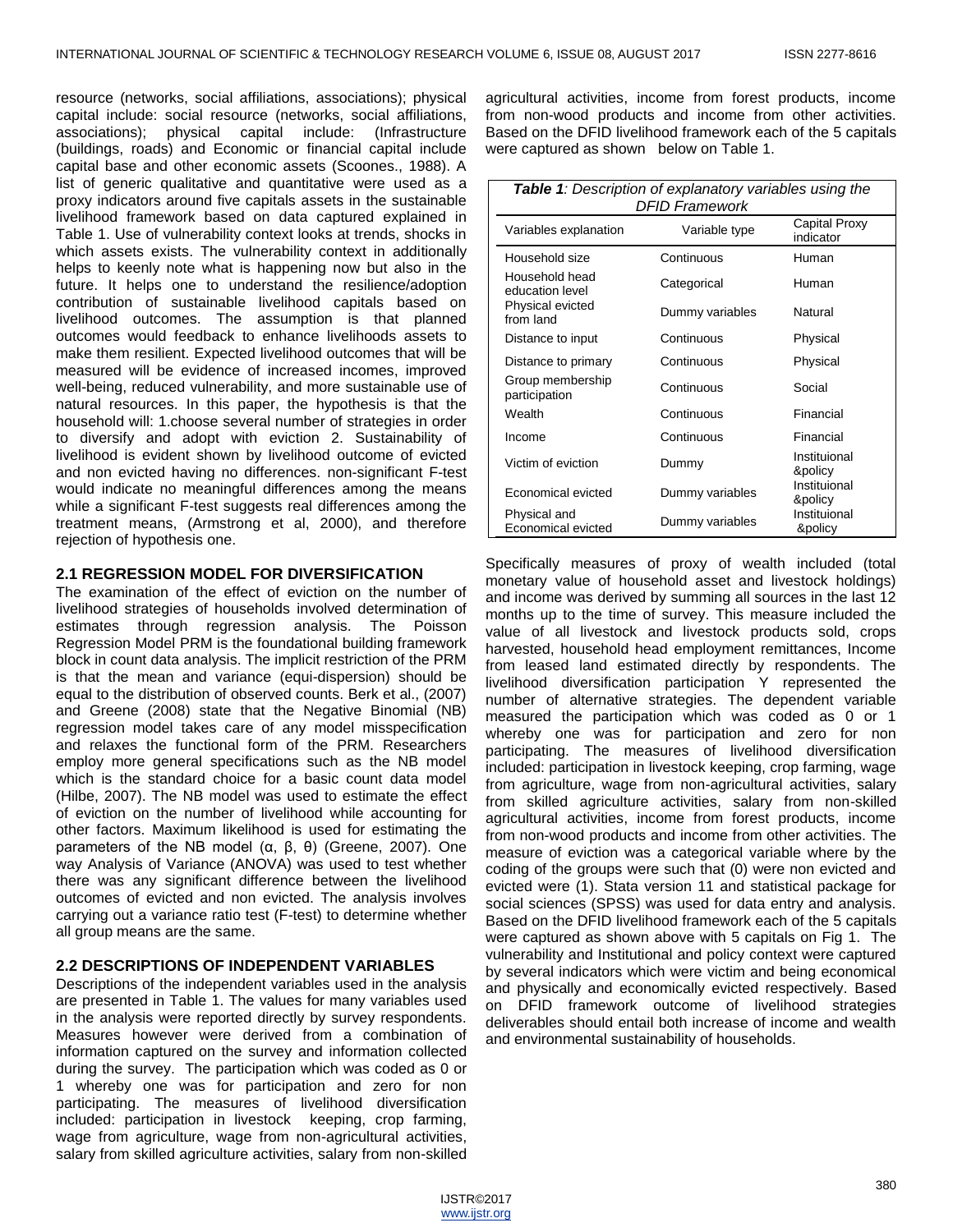*Fig 1. The DFID Sustainable Rural Livelihoods framework (Carney, 1998).*



The fig 1. shows how the vulnerability context, Institutional and policy context and 5 capitals influence livelihood strategies. Livelihood strategies in turn influence livelihood outcomes which are a component of better household standards of living and proper protection of environmental sustainability. In effect livelihood outcomes play a role on the vulnerability context and success of institutional and policy context success.

# **3. Results and discussion**

### **3.1.1 Sustainable Rural Livelihoods framework determinants of livelihood strategies**

The results of the regression analysis for the control variables as indicators of capital are consistent with previous research summarized in Table 2 below. The coefficient values explain the influence of each explanatory variable on the probability of influencing number of strategies. The indicators of each capital had various variables were as follows: wealth and income (financial capital indicator ) and Household size (Human capital) were found to be signficantly influencing the number of livelihood strategies that a household participates as shown from the regression results. These results were consistent with literature. Homewood et al (2002); Machingura (2007) and Dlova et al. (2004) state that households' with a higher number of family members meant more labour availability reflected by the high number of productive workers. Schwarze et al. (2005) established that wealth increases the diversification out of the agricultural sector. Physical land displacement was used a (Natural capital) indicator and had a significant influence on the number of strategies. Household size (human capital) postively influences the number of livelihood strategies that a household participates as shown from the regression results. Household size variable had a positive and statistical significance. This infers that households with large family members were better off in engaging in more number of livelihood strategies likely due to the availability diverse labour and skills from different family members. A household that had a larger size had a 2.9 % likelihood chance of increasing their set of livelihood strategies this is statistically proven by the variable household size being signficant at one percent level of significance. This is consistent with literature: Homewood et al (2002); Machingura (2007) and Dlova et al. (2004) state that households' with a higher number of family members meant high labour availability reflected by the high number of productive workers. Time taken to walk to a primary school facility (physical capial)

had a negative influence on the livelihood strategy chosen and was statistically significant at one percent level of significance. Households that were near a primary school had a likelihood of adapting to more stratgies as compared with those that were far. Barrett et al. (2000) argues that households with more children have more hands available for income earning off the farm, including: gathering and sale of firewood, management of valuable livestock, daily wage labor or petty commerce. Distance to access to an input facility source had an negative effect to the number of livelihood strategies whereby those who had a further distance to cover had thier number of strategies signficantly reduced. Distance to input (physical capial) had a negative influence and was statically significant at one percent level of significance. This means household that were close to input sources had more strategies and as the distance increased the number of livelihood strategies reduced. The conclusion is that households that are near input source are able to vary the application of technology and thus increase the number of livelihood strategy. This supports various literature for instance: Zhang et al. (2001) found that long distances to input markets (Physical capital) decreased the likelihood of adaptation. Luseno et al. (2003) and Mandleni et al. 2012 in their findings states that market access is an important factor in determining technology adoption choices among farmers. Contrary to prior expectation household head education and membership of a group did not influence the number of livelihood strategies a household would adopt. The vulnerability context based on the sustainable Livelihood framework showed that in the eviction context the differential intercept coefficient of the variable of victim of eviction suggests that evicted households increase their livelihood strategies by 18% as compared to non-evicted households. On observing the physical and economical displacement (Institutional context) has a major contribution to the influence on number of strategies. The variable being a victim of eviction (policy indicator) a household was used to assess the effect of eviction by using non evicted households as the control category. Households that were physically displaced from land (natural capital) had their number of strategies reduced by 48%. This variable was negative and statistically significant at one percent level of significance. The results infer that households that were physically displaced had their livelihoods' negatively affected likely as a result in the lack of a resettlement remedy. The physical displacement victims had lost access to land for shelter purposes and these made them more vulnerable and were likely to reduce their number of livelihood strategies. Delvingt (2001) and Cernea et al. (2001) had similar findings where they argue that loss of land as a result to conservation displacement or restriction to access of land results to the impoverishment that leads to de capitalization.

*Table 2. Results from the Negative binomial regression model.*

| <b>Variables</b>         | Coefficient. | Std. Err. | P > z      |  |
|--------------------------|--------------|-----------|------------|--|
| Hhsize                   | 0.029        | 0.010     | $0.005***$ |  |
| Hhedclevl                | $-0.013$     | 0.035     | 0.715      |  |
| Economical displacment   | $-0.171$     | 0.119     | 0.151      |  |
| Physical<br>displacement | $-0.481$     | 0.136     | $0.000***$ |  |
| Economical<br>&physical  | $-0.450$     | 0.073     | $0.000***$ |  |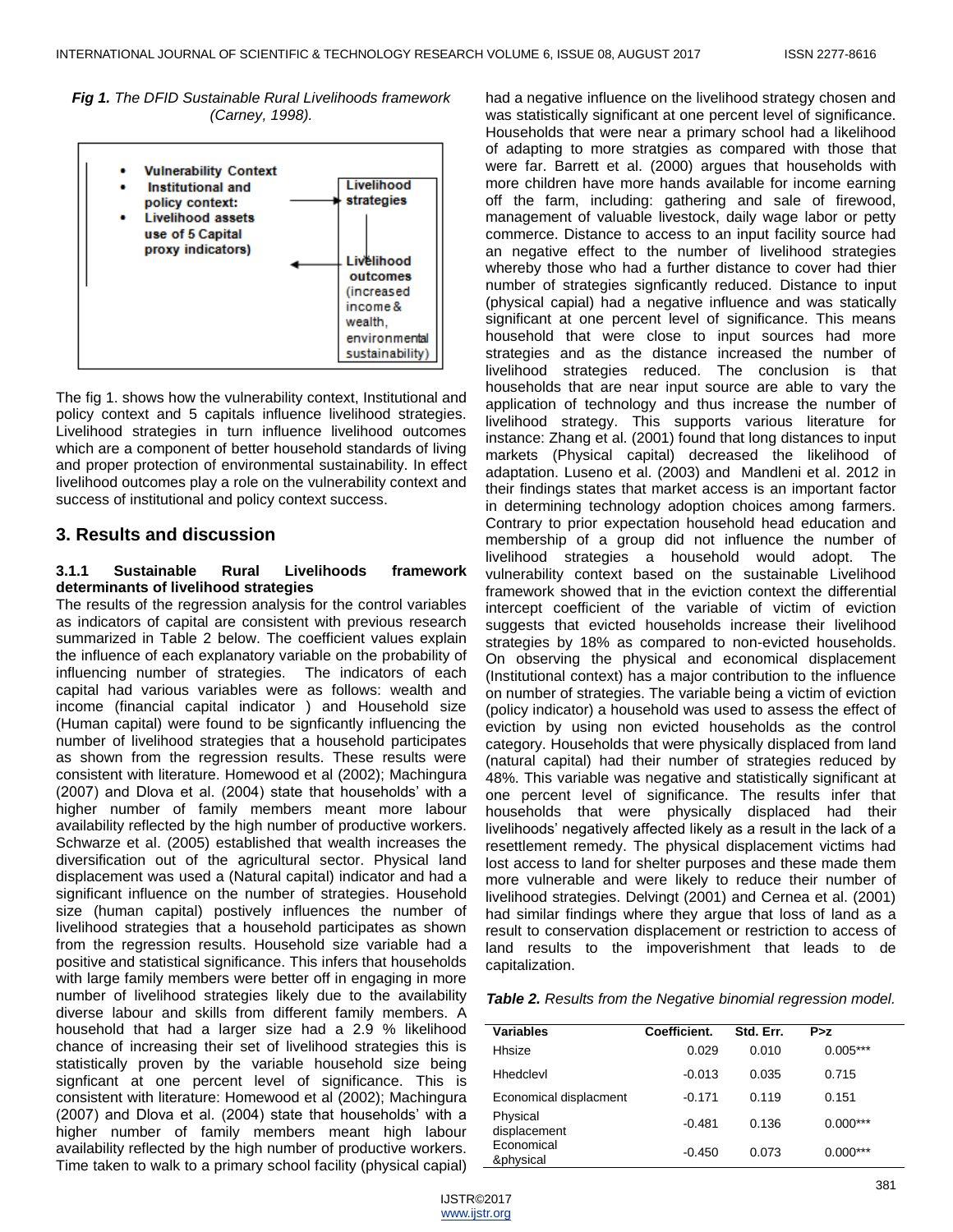| displacment                   |            |       |            |
|-------------------------------|------------|-------|------------|
| Lnwealth                      | 0.070      | 0.014 | $0.000***$ |
| Lnincome                      | 0.106      | 0.024 | $0.000***$ |
| Memebersgip to groups         | $-0.004$   | 0.035 | 0.903      |
| Distance to primary<br>school | $-0.001$   | 0.000 | $0.017**$  |
| Victim of eviction            | 0.182      | 0.063 | $0.004***$ |
| Distance to input facility    | $-0.003$   | 0.001 | $0.016**$  |
| cons                          | $-0.727$   | 0.277 | $0.009***$ |
| /Inalpha                      | $-28.795$  |       |            |
| Alpha                         | 0.000      |       |            |
| Prob>chi                      | 0.000      |       |            |
| Wald chi                      | 254.82     |       |            |
| Inalpha                       | $-28.795$  |       |            |
| alpha                         | 0.000      |       |            |
| Log pseudolikelihood          | $-533.456$ |       |            |

*Value level of significance \*=10%,\*\*=5% and\*\*\*= 1%)*

Physically and economically displaced (Institutional and policy context) household victims had their livelihood strategies negatively influenced at a statistical significance of 1% level of significance. Household who were both economically and physically displaced (Institutional and policy context) had their livelihood strategies reduced by 45 % as shown from the result. This displacement resulted to the reduction in the number of strategies of a household which could be likely as a result of losing both land for shelter and for pursuing farm economic activities. Cernea et al. (2006) explains that an economic and sociological sense is that displacement occurs not only when land takings compel physical relocations but when a particular conservation policy introduces restricted access to cultivatable lands such as fishing grounds and forests thus resulting to reduction in the number of strategies. World Bank in a new provision defines the introduction of "restricted access" as a form of involuntary displacement resulting in loss of income sources or means of livelihood whether or not the affected persons must move to another location (World Bank, 2001). Contrary to the prior expectation those who were economically displaced had their livelihood strategies negatively reduced but there was no statistical significance.

#### **3.1.2 Results for livelihood outcomes between evicted and non evicted households**

#### **3.1.2.1 Testing for variation in livelihood outcome: Analysis for variance (ANOVA)**

To test whether there was any difference of livelihood outcomes affected by livelihood strategies between evicted non-evicted households on the outcome according to DFID, a one way ANOVA was carried out on the mean and results are presented in Table 3 below using explanatory variable in Table 2.

| <b>Table 3.</b> One way ANOVA results for livelihood outcomes |
|---------------------------------------------------------------|
| between evicted and non evicted households                    |

| livelihood<br>outcomes           | Sum of<br><b>Squares</b> | Mean<br>square | F     | Sig       |
|----------------------------------|--------------------------|----------------|-------|-----------|
| Income of<br>households          | 49.355                   | 8.225          | 13.36 | $0.00***$ |
| income from<br>forest products   | 6.621                    | 1.103          | 3.06  | $0.00***$ |
| Total asset<br>Holdings (wealth) | 19403.862                | 3233.862       | 9.84  | $0.00***$ |

#### *Value level of significance \*=10%,\*\*=5% and\*\*\*= 1%)*

With  $p = 0.000 < 0.05$ , the test supports the rejection of the null hypothesis that there is no difference in the livelihood outcomes available between evicted and non evicted households offered by livelihood strategies and conclusion means the livelihood outcomes are different offered by various livelihood strategies for evicted and non evicted households. Based on the Sustainable livelihood framework livelihood strategies have influence on livelihood outcome measured by income, wealth and sustainable use of natural resources. Evicted households had low income earnings, forest income earnings were very high and assets holdings were minimal as compared to non evicted households.

## **4 Conclusions**

Based on the results analyzed using the Negative Binomial regression and ANOVA in the empirical analysis of primary data. Key findings based on the DFID sustainable livelihood model is that capitals measured using their proxy indicators affected the number of livelihood strategies. The four capitals included: human capital (household size), natural capital (physical land displacement), financial capital (wealth and income) and physical capital (access to a primary institution and input facility). However social capital (indicated by being a member in a group) had no influence on livelihood this could likely be as a result of volatility of movement of networks caused by eviction. The DFID model assists in capturing the effect of eviction policies and Institutional policy context and findings showed that both economical and physical displacement had negative influence on the number of livelihood strategies. In capturing the vulnerability context the variable being a victim of eviction was used and showed that evicted households were capable of diversifying to an increased number of livelihood strategies as compared to non evicted. However despite increased diversification of livelihoods of the vulnerable evicted households, observing the livelihood outcomes using results from ANOVA evicted households had low income earnings, were more dependent on forest income earnings and their assets holdings are minimal as compared to non evicted households. Thus diversification of strategies was a coping mechanism rather than adopting in the Mau forest. These findings provide policy insights on positive livelihood outcome interventions among evicted households with the rationale of enhancing productivity and equity of livelihoods and ensuring for sustainability use of forest especially for households vulnerable due to eviction. The findings thus provide policy insights on key areas of intervention as a sustainable approach in terms of using diversification adopting mechanism to influence positive livelihood outcomes in Kenya and other developing countries facing similar situation.